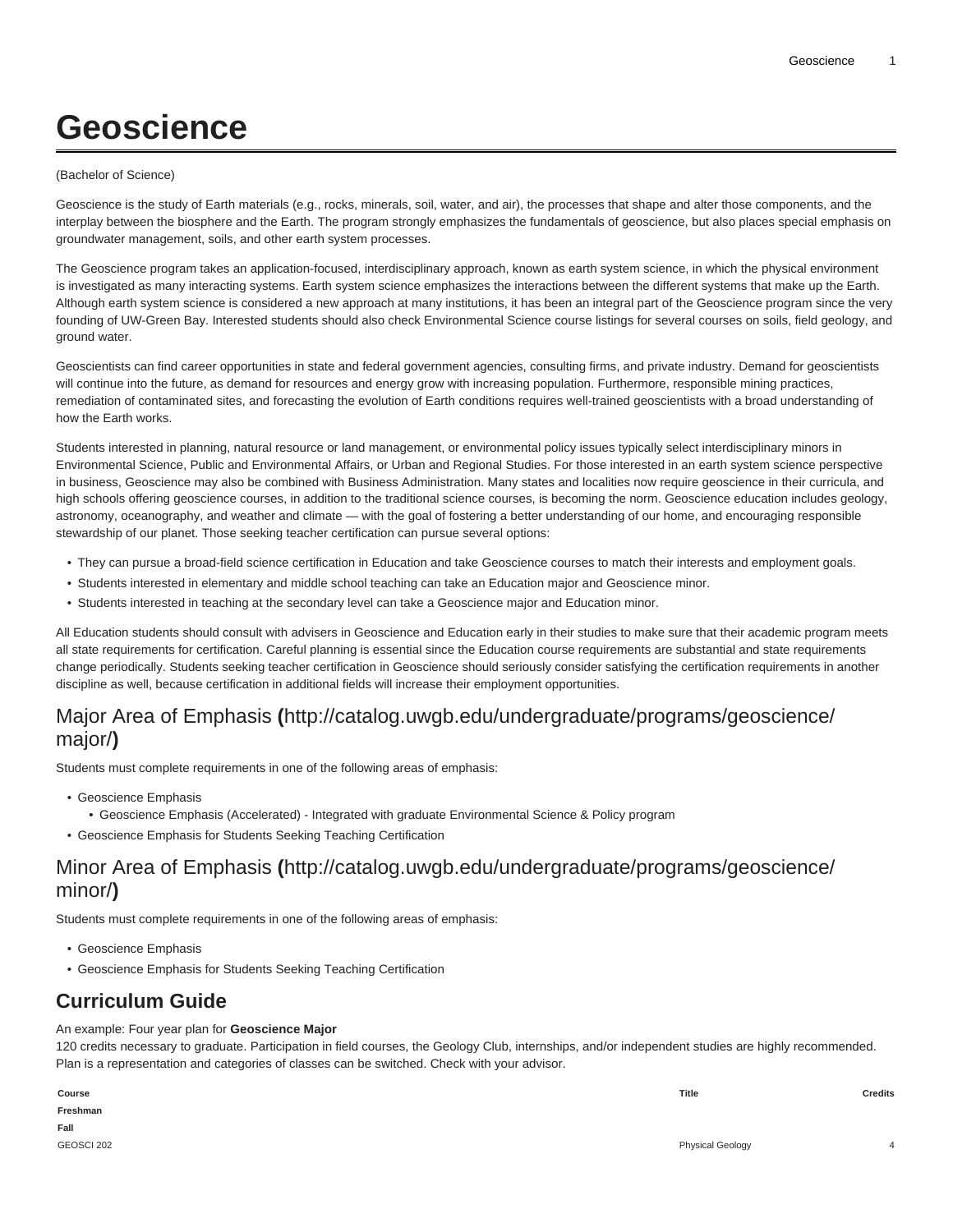#### 2 Geoscience

| <b>MATH 104</b>                     | Precalculus                               | $\sqrt{4}$                |
|-------------------------------------|-------------------------------------------|---------------------------|
| or MATH 202                         | or Calculus and                           |                           |
|                                     | Analytic Geometry I                       |                           |
| <b>WF 100</b>                       | First Year Writing                        | 3                         |
| First Year Seminar                  |                                           | $\ensuremath{\mathsf{3}}$ |
| General Ed                          |                                           | 3                         |
|                                     | <b>Credits</b>                            | 17                        |
| Spring                              |                                           |                           |
| GEOSCI 203                          | Earth System History                      | 3                         |
| GEOSCI 204                          | Earth System History                      | $\mathbf{1}$              |
|                                     | Laboratory                                |                           |
| GEOSCI 421                          | Geoscience Field Trip                     | $1 - 3$                   |
| <b>MATH 202</b>                     | Calculus and Analytic                     | $\sqrt{4}$                |
| or MATH 260                         | Geometry I                                |                           |
|                                     | or Introductory<br><b>Statistics</b>      |                           |
| <b>WF 105</b>                       | Research and Rhetoric                     | 3                         |
| or COMM 133                         | or Fundamentals of                        |                           |
|                                     | <b>Public Address</b>                     |                           |
| General Ed                          |                                           | $\mathbf{3}$              |
|                                     | <b>Credits</b>                            | $15 - 17$                 |
| Sophomore                           |                                           |                           |
| Fall                                |                                           |                           |
| <b>CHEM 211</b>                     | Principles of Chemistry I                 | $\overline{4}$            |
| <b>CHEM 213</b>                     | Principles of Chemistry I                 | $\mathbf{1}$              |
|                                     | Laboratory                                |                           |
| ENV SCI 330                         | Hydrology                                 | $\ensuremath{\mathsf{3}}$ |
| <b>MATH 202</b>                     | Calculus and Analytic                     | 4                         |
| or MATH 260                         | Geometry I                                |                           |
|                                     | or Introductory<br><b>Statistics</b>      |                           |
|                                     |                                           |                           |
|                                     |                                           |                           |
| General Ed                          |                                           | $\sqrt{3}$                |
|                                     | <b>Credits</b>                            | 15                        |
| Spring                              |                                           |                           |
| <b>CHEM 212</b>                     | Principles of Chemistry II                | $\overline{4}$            |
| <b>CHEM 214</b>                     | Principles of Chemistry II                | $\mathbf{1}$              |
| General Ed                          | Laboratory                                | $\mathsf 3$               |
| Elective                            |                                           | 3                         |
| Elective                            |                                           | 3                         |
| GEOSCI 421                          | Geoscience Field Trip                     | $1 - 3$                   |
|                                     |                                           | $15 - 17$                 |
|                                     | <b>Credits</b>                            |                           |
| Junior                              |                                           |                           |
| Fall                                |                                           | 4                         |
| GEOSCI 340                          | Introduction to<br>Mineralogy & Petrology |                           |
| ENV SCI 320                         | The Soil Environment                      | $\overline{4}$            |
| PHYSICS 201                         | Principles of Physics I                   | 5                         |
| General Ed                          |                                           | $\ensuremath{\mathsf{3}}$ |
|                                     | Credits                                   | 16                        |
| Spring                              |                                           |                           |
| GEOSCI/ENV SCI Upper Level Elective |                                           | $\mathsf 3$               |
| GEOSCI/ENV SCI Upper Level Elective |                                           | 3                         |
| Elective                            |                                           | 3                         |
| Elective                            |                                           | 3                         |
| Elective                            |                                           | $\mathsf 3$               |
| GEOSCI 421                          | Geoscience Field Trip                     | $1 - 3$                   |
|                                     | <b>Credits</b>                            | $16 - 18$                 |
| Senior                              |                                           |                           |
| Fall                                |                                           |                           |
| GEOSCI/ENV SCI Upper Level Elective |                                           | 3                         |

| <b>PERIODICAL CO.</b> Peppor EDIOI EIGOING | $\tilde{\phantom{a}}$ |
|--------------------------------------------|-----------------------|
| Elective                                   | $\sim$                |
| Elective                                   | $\sim$                |
| Elective                                   | $\sim$                |
|                                            |                       |